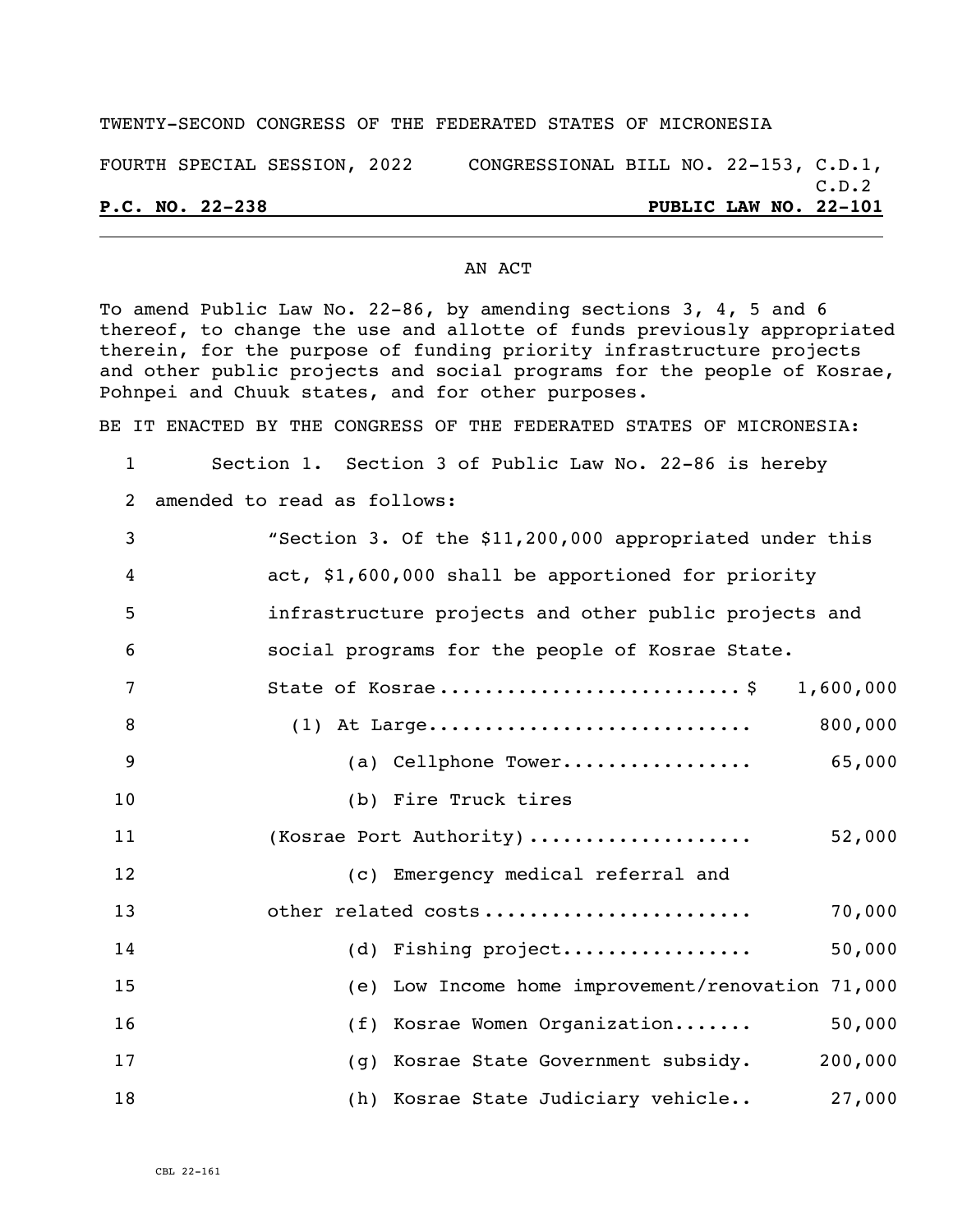| 1              | (i) Kosrae Historic Preservation            |         |
|----------------|---------------------------------------------|---------|
| $\overline{2}$ | Office subsidy\$                            | 50,000  |
| 3              | (j) Contributions to community              |         |
| 4              | activities, events and programs             | 45,000  |
| 5              | (k) Filling materials/community             |         |
| 6              | roads improvement                           | 20,000  |
| 7              | (1) Putuk, Wan riverbank filling            | 12,000  |
| 8              | (m) Wiyac/Yekula road improvement           | 25,000  |
| 9              | (n) Inkoewosr, Malem coastal                |         |
| 10             | protection project                          | 11,000  |
| 11             | (o) Mutunfunak mangrove/channel clearance   | 35,000  |
| 12             | (p) Lease of private property for           |         |
| 13             | public use/purpose                          | 10,000  |
| 14             | (q) Public facilities' improvement          | 7,000   |
| 15             | (2) Election District No. 1                 | 800,000 |
| 16             | (a) Travel and associated costs for         |         |
| 17             | medical purposes during this pandemic       | 30,000  |
| 18             | (b) Solar freezers                          | 50,000  |
| 19             | (c) Fishing Project                         | 20,000  |
| 20             | Scholarships for Kosraeans<br>(d)           | 100,000 |
| 21             | Subsidy for Kosrae State Government<br>(e)  | 50,000  |
| 22             | Subsidy for Kosrae State Court<br>(f)       | 40,000  |
| 23             | Subsidy for Kosrae State Legislature<br>(g) | 40,000  |
| 24             | Subsidy for Lelu Town Government<br>(h)     | 30,000  |
| 25             | Subsidy for Malem Municipal<br>(i)          |         |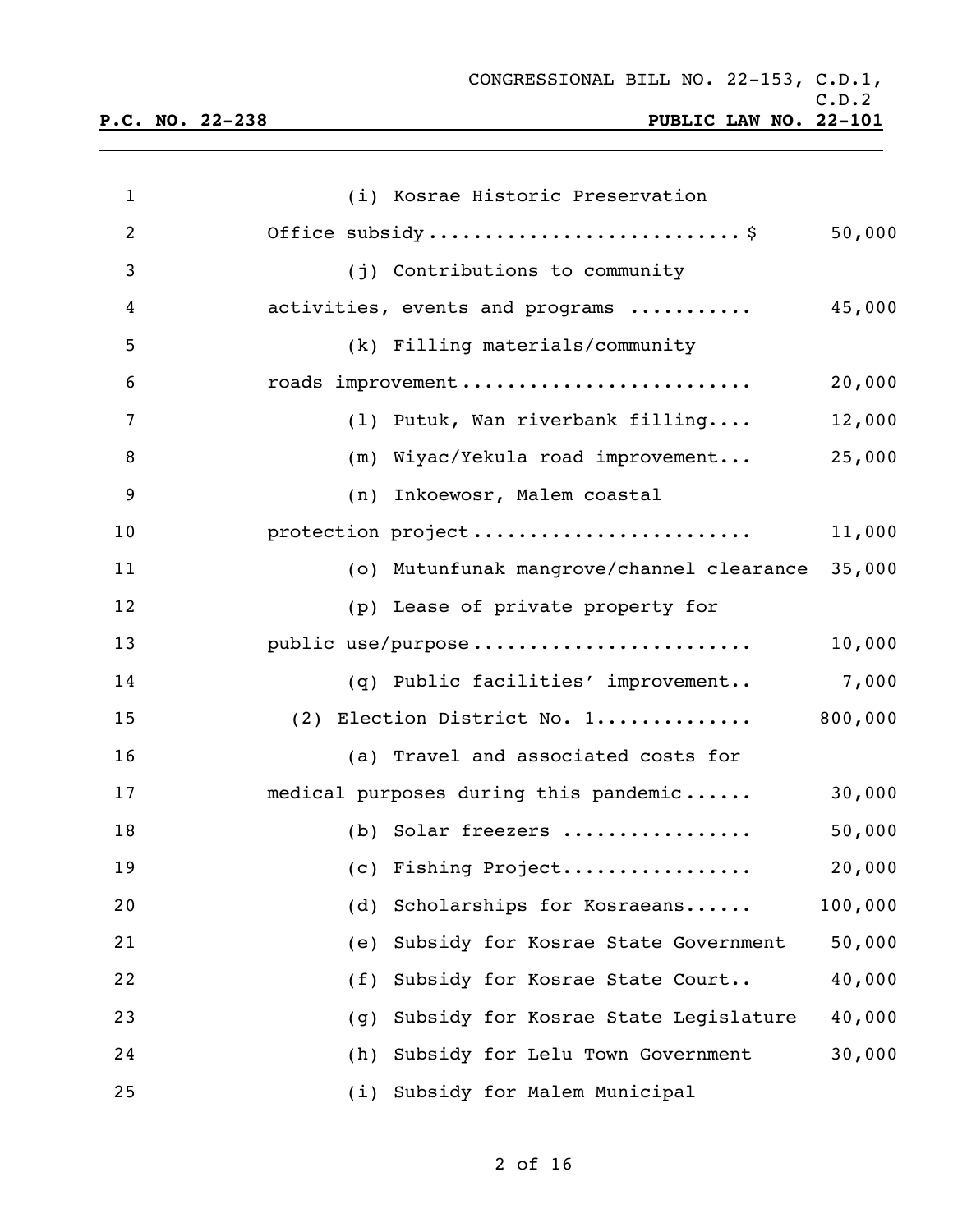C.D.2 **P.C. NO. 22-238 PUBLIC LAW NO. 22-101**

| $\mathbf{1}$   |                                           | 20,000 |
|----------------|-------------------------------------------|--------|
| $\overline{2}$ | (j) Subsidy for Utwe Municipal            |        |
| 3              | Government                                | 20,000 |
| 4              | (k) Subsidy for Tafunsak                  |        |
| 5              | Municipal Government                      | 20,000 |
| 6              | (1) Subsidy for Walung Community          | 20,000 |
| 7              | (m) Fwintakol- Mutasrusr farm road        |        |
| 8              | improvement and maintenance               | 20,000 |
| 9              | (n) Contributions to Youth Groups         |        |
| 10             | in the four villages and Walung           | 25,000 |
| 11             | (o) Current and prior obligations         | 40,000 |
| 12             | (p) Sewing project                        | 20,000 |
| 13             | (q) Contributions to community events,    |        |
| 14             | programs and activities                   | 35,000 |
| 15             | (r) Kosrae Benevolent Association in Guam | 45,000 |
| 16             | (s) Low income home improvement,          |        |
| 17             | repair and maintenance project            | 55,000 |
| 18             | (t) Funding for Guam - Kosraeans          |        |
| 19             | repatriations                             | 30,000 |
| 20             | (u) Electronics training and skill        |        |
| 21             | development                               | 40,000 |
| 22             | (v) Road signs, markings, and traffic     |        |
| 23             | improvement                               | 10,000 |
| 24             | (w) Purchase of vehicle and POL for       |        |
| 25             | Kosrae Attorney General's Office          | 20,000 |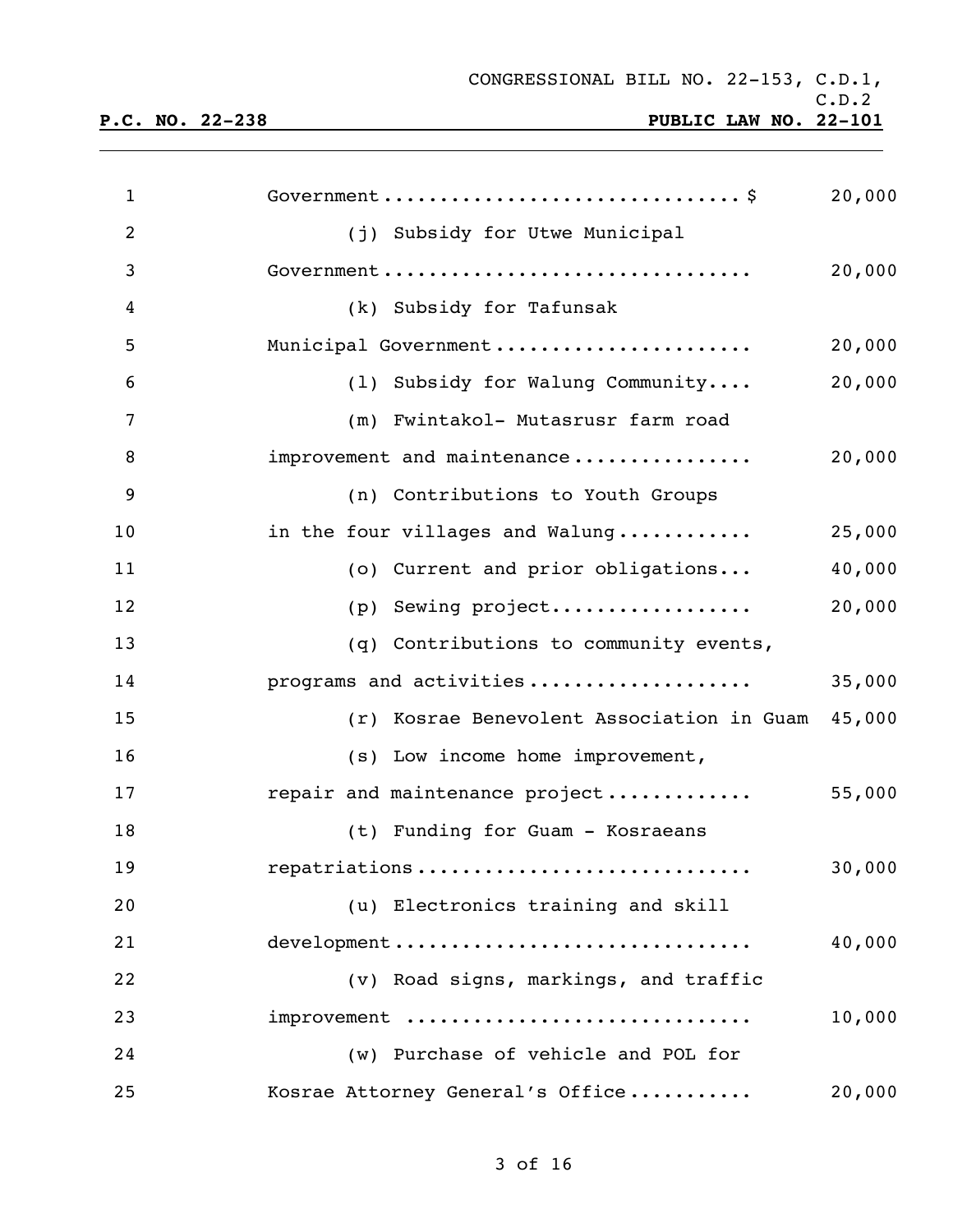| $\mathbf{1}$ | (x) Purchase of vehicle and POL for the                 |
|--------------|---------------------------------------------------------|
| 2            | Kosrae Land Court\$<br>20,000"                          |
| 3            | Section 2. Section 4 of Public Law No. 22-86 is hereby  |
| 4            | amended to read as follows:                             |
| 5            | "Section 4. Of the \$11,200,000 appropriated under this |
| 6            | act, \$3,200,000 shall be apportioned for priority      |
| 7            | infrastructure projects and other public projects and   |
| 8            | social programs for the people of Pohnpei State.        |
| 9            | State of Pohnpei\$ 3,200,000                            |
| 10           | $(1)$ At Large<br>800,000                               |
| 11           | 100,000<br>(a) Lohd road paving                         |
| 12           | 100,000<br>Enipoas/Wapar loop road<br>(b)               |
| 13           | 100,000<br>Pingelap Community Tower<br>(C)              |
| 14           | 100,000<br>Vessel Purchase subsidy<br>(d)               |
| 15           | 100,000<br>Pohnpei roads maintenance<br>(e)             |
| 16           | 50,000<br>Pehleng Jungle Road repair #2<br>(f)          |
| 17           | 50,000<br>Nan Kepin Mweli Powerline<br>(g)              |
| 18           | (h) Outer islands community needs<br>50,000             |
| 19           | (i) Medical assistance subsidy<br>50,000                |
| 20           | Marine Aqua development<br>25,000<br>(j)                |
| 21           | Enipein School improvement<br>25,000<br>(k)             |
| 22           | Nan Amwise New road clearing<br>20,000<br>(1)           |
| 23           | Dolonier Concrete road repair<br>15,000<br>(m)          |
| 24           | (n) Pohnpei Dahu and Oaroar improvement<br>15,000       |
| 25           | 800,000<br>Election District No. 1<br>(2)               |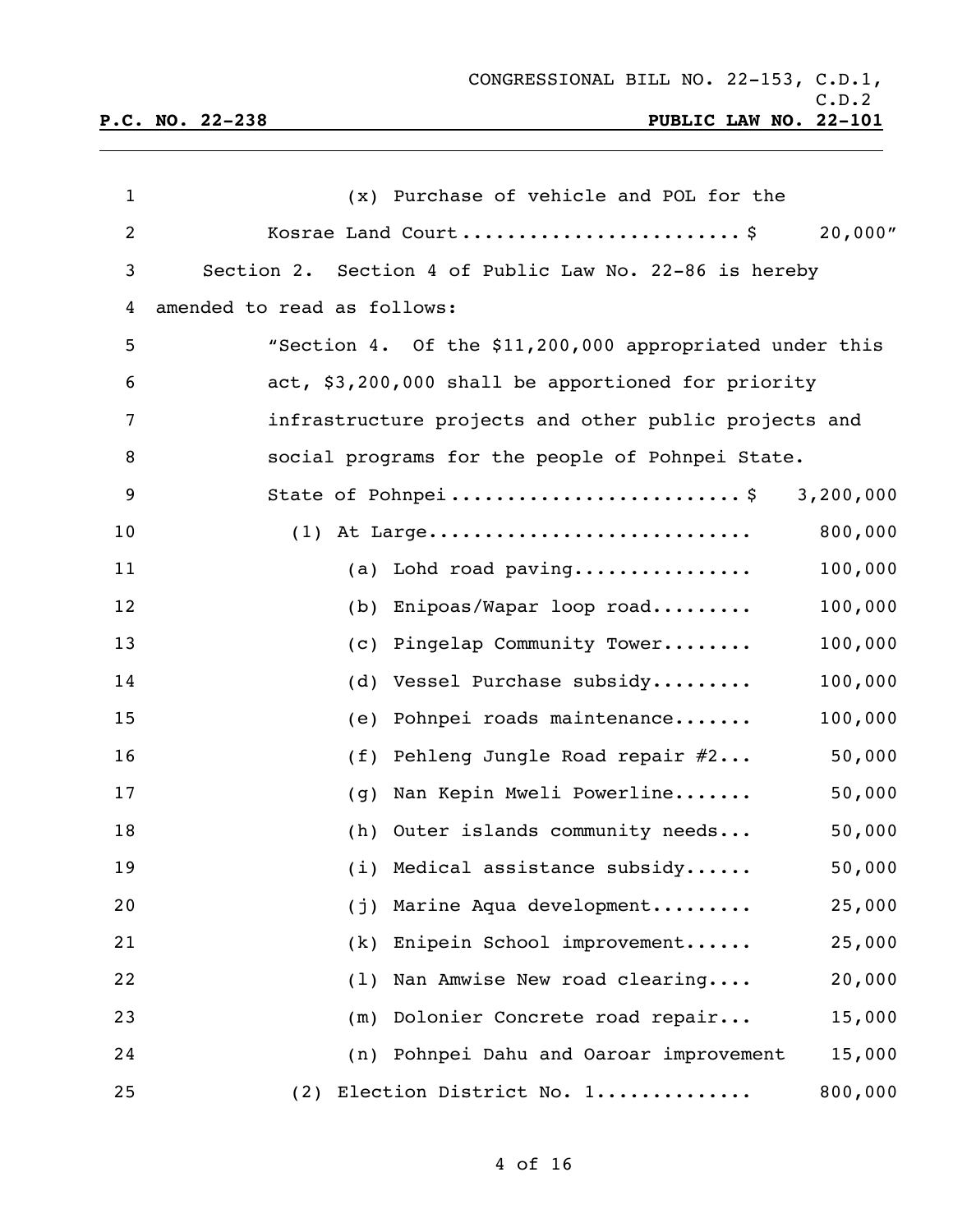| $\mathbf{1}$   | (a) Ninsel road paving $\ldots \ldots \ldots$ , \$<br>20,000 |
|----------------|--------------------------------------------------------------|
| $\overline{2}$ | (b) Section 4 Kolonia roads paving project 20,000            |
| 3              | (c) Sokehs Powe road overlay                                 |
| 4              | 40,000<br>paving maintenance                                 |
| 5              | (d) Open flea public market                                  |
| 6              | 450,000<br>building project                                  |
| 7              | (e) Pohras road overlay paving<br>15,000                     |
| 8              | 40,000<br>(f) Lewetik road paving                            |
| 9              | $(g)$ Communication needs<br>20,000                          |
| 10             | 30,000<br>$(h)$ Tomwera road paving                          |
| 11             | (i) Palikir public school to COM-FSM                         |
| 12             | 70,000<br>Palikir asphalt sidewalk project                   |
| 13             | (j) Sekere to Nanpohnmal secondary                           |
| 14             | 15,000<br>road pot holes project                             |
| 15             | 30,000<br>(k) COM-FSM students outstanding debts             |
| 16             | (1) Pohnpei Transportation Authority                         |
| 17             | 50,000<br>(PTA) Truck/transportation needs                   |
| 18             | (3) Election District No. 2<br>800,000                       |
| 19             | (a) Kinakapw road<br>25,000                                  |
| 20             | Nanroih road<br>20,000<br>(b)                                |
| 21             | 50,000<br>Kitam road<br>(c)                                  |
| 22             | 100,000<br>Pihs road<br>(d)                                  |
| 23             | 70,000<br>Nanpahlap road<br>(e)                              |
| 24             | 30,000<br>Nan Pworenais road<br>(f)                          |
| 25             | Wapar civic center<br>20,000<br>(g)                          |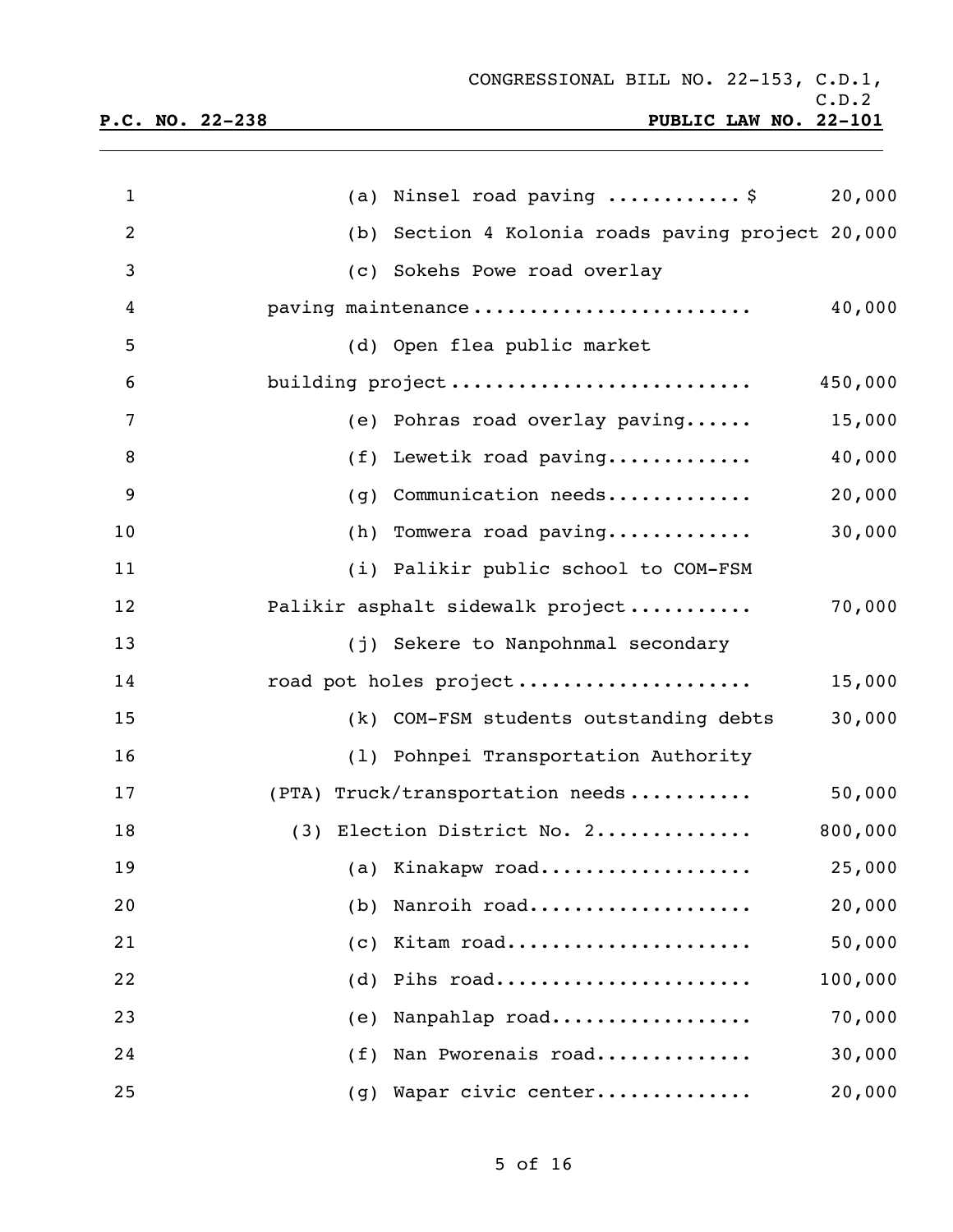| $\mathbf{1}$   |            | (h) Nanmand back filling $\ldots \ldots \ldots$ \$ | 15,000  |
|----------------|------------|----------------------------------------------------|---------|
| $\overline{2}$ |            | (i) Medical referral                               | 10,000  |
| 3              | (j)        | Administrative support costs - ED#2                | 60,000  |
| 4              |            | (k) Wapar road                                     | 30,000  |
| 5              |            | $(1)$ MLMDA CCO matching                           | 10,000  |
| 6              |            | (m) Public Projects and Social Programs            | 235,000 |
| 7              |            | (n) Madolenihmw Municipal                          |         |
| 8              |            | Constitution Day                                   | 10,000  |
| 9              |            | (o) FSM Tennis Team to upcoming                    |         |
| 10             |            | Mini games                                         | 20,000  |
| 11             |            | (p) Water tanks purchase                           | 50,000  |
| 12             | (q)        | Mahta family road                                  | 20,000  |
| 13             |            | (r) Pohnlangas Ice Plant road pavement             | 25,000  |
| 14             |            | (4) Election District No. 3                        | 800,000 |
| 15             |            | (a) Nanpil, Nett road paving                       | 50,000  |
| 16             |            | (b) Nett water tanks and pipes                     | 50,000  |
| 17             |            | (c) Kepin Souna, Nett road paving                  | 150,000 |
| 18             |            | (d) Nan Kehma, Nett road paving                    | 50,000  |
| 19             |            | (e) Pohn Uluhl, Nett road construction             | 35,000  |
| 20             | (f)        | Nett Nan Meir road paving                          | 50,000  |
| 21             | (g)        | Pahn Takai, U road paving                          | 100,000 |
| 22             | (h)        | Kepin Awak, U bridge repair                        |         |
| 23             | and paving |                                                    | 50,000  |
| 24             | (i)        | Nan Ketipar, U road construction                   | 50,000  |
| 25             | (j)        | Ios Maru, U new road construction                  | 25,000  |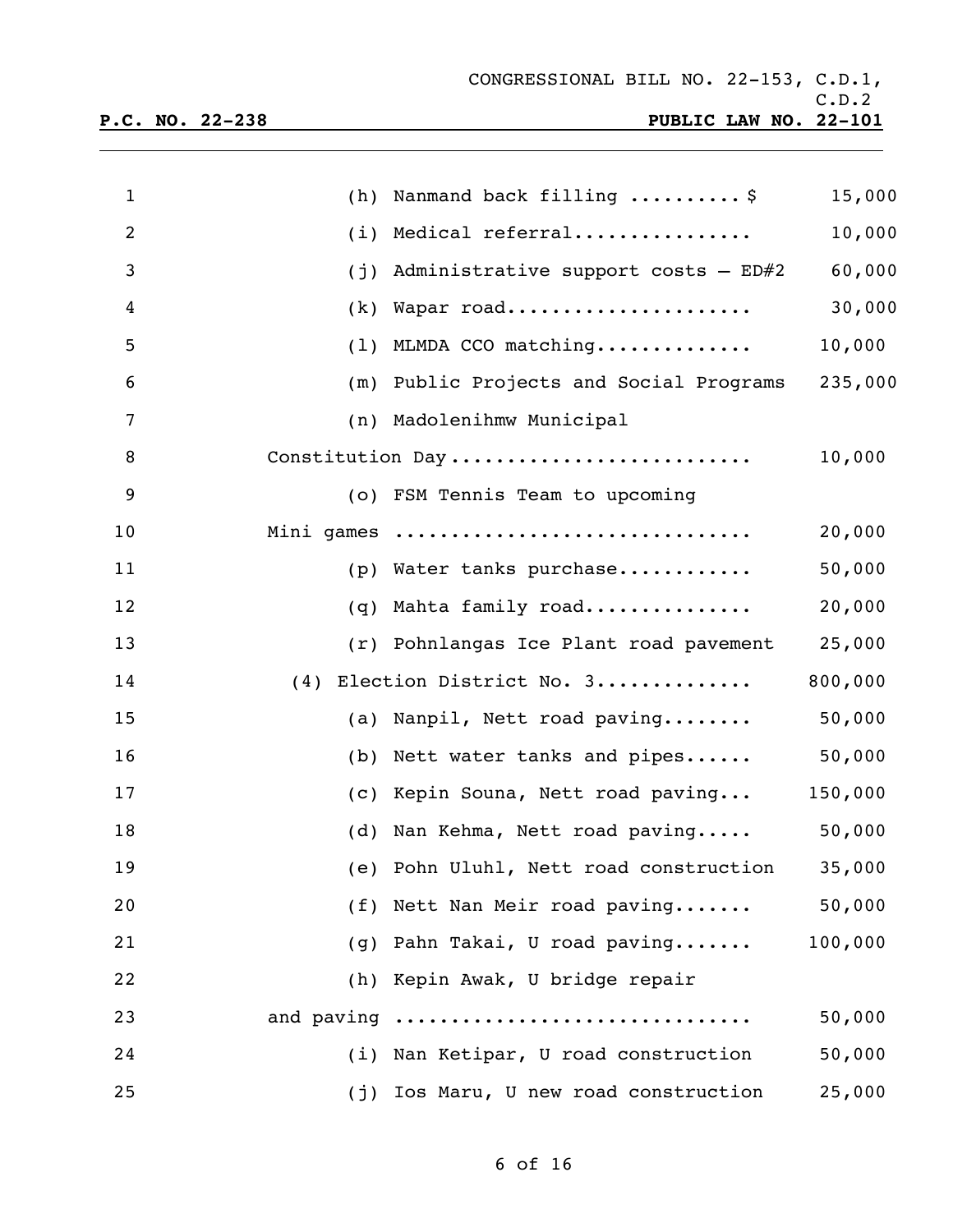| $\mathbf 1$    | (k) Tipwen Pinoare, U road construction \$ 35,000       |
|----------------|---------------------------------------------------------|
| $\overline{2}$ | (1) Mei Kodokon, U road construction<br>25,000          |
| 3              | (m) Pingelap Municipal Government                       |
| 4              | public projects<br>65,000                               |
| 5              | (n) Mwokilloa Municipal Government                      |
| 6              | 65,000"<br>public projects                              |
| 7              | Section 3. Section 5 of Public Law No. 22-86 is         |
| 8              | hereby amended to read as follows:                      |
| 9              | "Section 5. Of the \$11,200,000 appropriated under this |
| 10             | act, \$4,800,000 shall be apportioned for priority      |
| 11             | infrastructure projects and other public projects and   |
| 12             | social programs for the people of Chuuk State.          |
| 13             | State of Chuuk\$ 4,800,000                              |
| 14             | (1) State Priority Infrastructure projects              |
| 15             | and other projects and programs 2,100,000               |
| 16             | (a) Tunnuk-Sapuk (Weno) Main Roads.<br>400,000          |
| 17             | (b) Wichap-Epinup (Weno) Main Roads<br>400,000          |
| 18             | (c) Commuter Dock Area Improvements<br>200,000          |
| 19             | (d) Berea Christian School Constructions                |
| 20             | and Improvements (including labor and                   |
| 21             | material costs)<br>400,000                              |
| 22             | (e) Caroline College & Pastoral                         |
| 23             | Institute (CCPI) Constructions (including               |
| 24             | prior obligations)<br>150,000                           |
| 25             | (f) Cathedral Multi-purpose Center                      |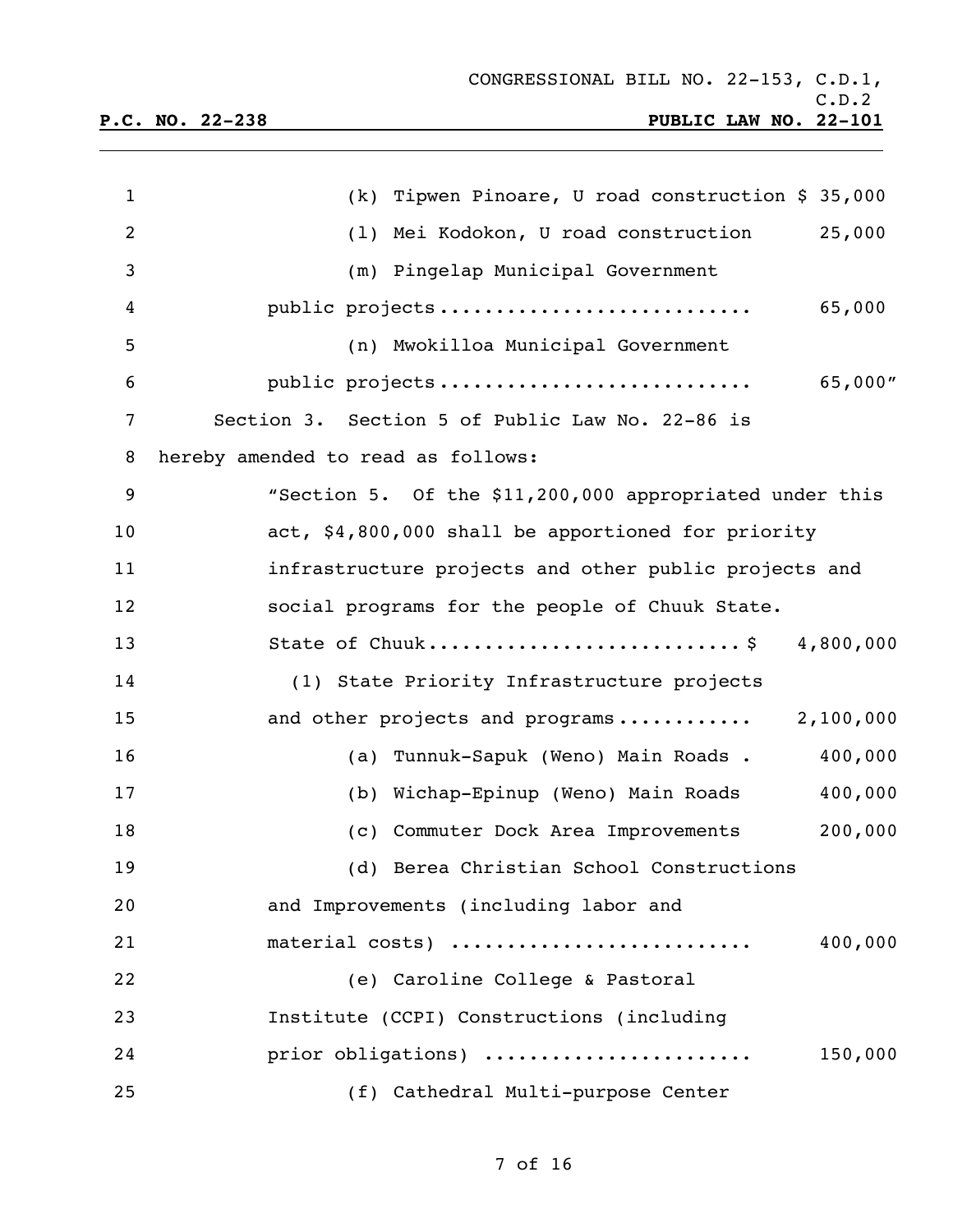| $\mathbf{1}$             | (including labor and material costs) $\ldots$ . \$<br>150,000 |
|--------------------------|---------------------------------------------------------------|
| $\overline{2}$           | (g) St. Cecilia School Constructions                          |
| 3                        | and Improvements (including labor and material)<br>100,000    |
| 4                        | (h) Namusofo (Udot) Gymnasium Constructions                   |
| 5                        | (including labor and material costs)<br>100,000               |
| 6                        | (i) Saramen Chuuk Academy School Bus<br>50,000                |
| $\overline{7}$           | (j) Chuuk Brokerage Fees                                      |
| 8                        | (prior years' obligations)<br>125,000                         |
| $\overline{9}$           | (k) Chuuk Public Service                                      |
| 10                       | Commission subsidy<br>25,000                                  |
| 11                       | 365,000<br>$(2)$ At Large                                     |
| 12                       | (a) Administrative Support Costs                              |
| 13                       | (including prior obligations)<br>50,000                       |
| $\overline{\mathcal{A}}$ | (b) Contributions to State, Municipal                         |
| 15                       | and Community Activities, Events and Programs                 |
| 16                       | PROVIDED THAT, the Secretary of Finance and                   |
| 17                       | Administration and his staff shall not impose any             |
| 18                       | other or additional requirements not explicitly set           |
| 19                       | forth in regulations or policies duly promulgated             |
| 20                       | pursuant to the Administrative Procedures Act and             |
| 21                       | other relevant laws in order to process a project             |
| -22                      | control document pursuant thereto 106,000                     |
| 23                       | 30,000<br>Fishing Projects<br>(C)                             |
| 24                       | Housing Renovations and Improvements<br>50,000<br>(d)         |
| 25                       | (e) Land Transportation<br>65,000                             |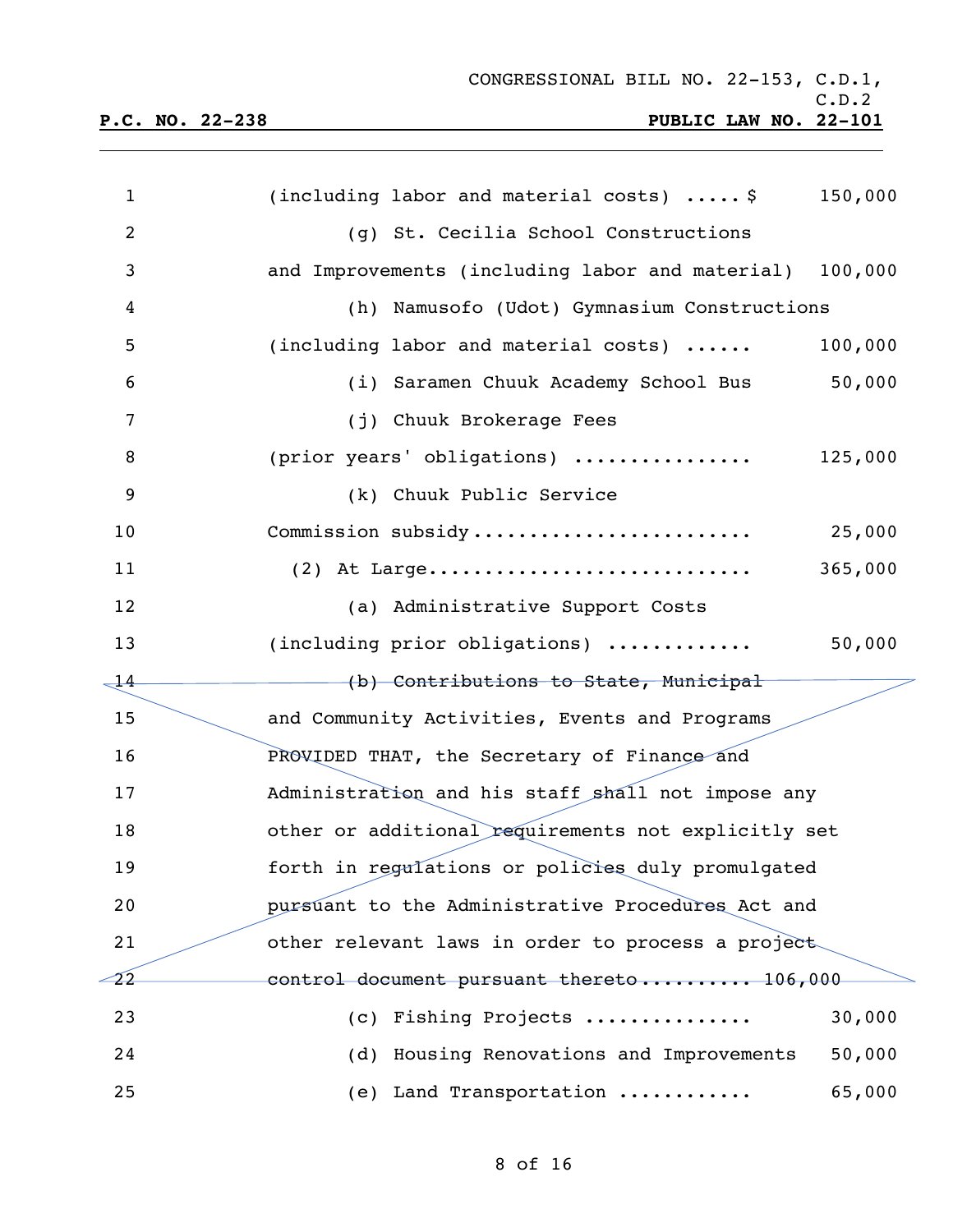**P.C. NO. 22-238 PUBLIC LAW NO. 22-101**

| $\mathbf{1}$   | (f) Women's Home Economic Projects \$                 | 7,000   |
|----------------|-------------------------------------------------------|---------|
| $\overline{2}$ | (g) Generators and Solar-powered                      |         |
| 3              | lighting and accessories                              | 7,000   |
| 4              | (h) Udot (Monowe) Roads Improvements/                 |         |
| 5              | Beautification (including labor and                   |         |
| 6              | material costs)                                       | 15,000  |
| 7              | (i) Uman Leadership Conference                        |         |
| 8              | Participants' Allowance (January-March 2022)          | 10,000  |
| 9              | (j) Mechitiw Basketball Court and                     |         |
| 10             | Accessories (Including labor and material costs)      | 15,000  |
| 11             | (k) Moch Community School Construction                |         |
| 12             | (including labor and material costs)                  | 15,000  |
| 13             | (1) Paata roads and bridges                           | 10,000  |
| 14             | (3) Election District No. 1                           | 400,000 |
| 15             | (a) Emergency food relief program                     | 100,000 |
| 16             | (b) Solar lights $\ldots \ldots \ldots \ldots \ldots$ | 75,000  |
| 17             | (c) Power and electrification project                 | 25,000  |
| 18             | (d) MIDA's new vessels dedication                     |         |
| 19             | and celebration                                       | 50,000  |
| 20             | (e) Contributions to Community,                       |         |
| 21             | Municipal and traditional special                     |         |
| 22             | occasions/activities/events                           | 50,000  |
| 23             | (f) Solar freezers                                    | 50,000  |
| 24             | (g) Housing renovation and improvement                | 50,000  |
| 25             | (4) Election District No. 2                           | 535,000 |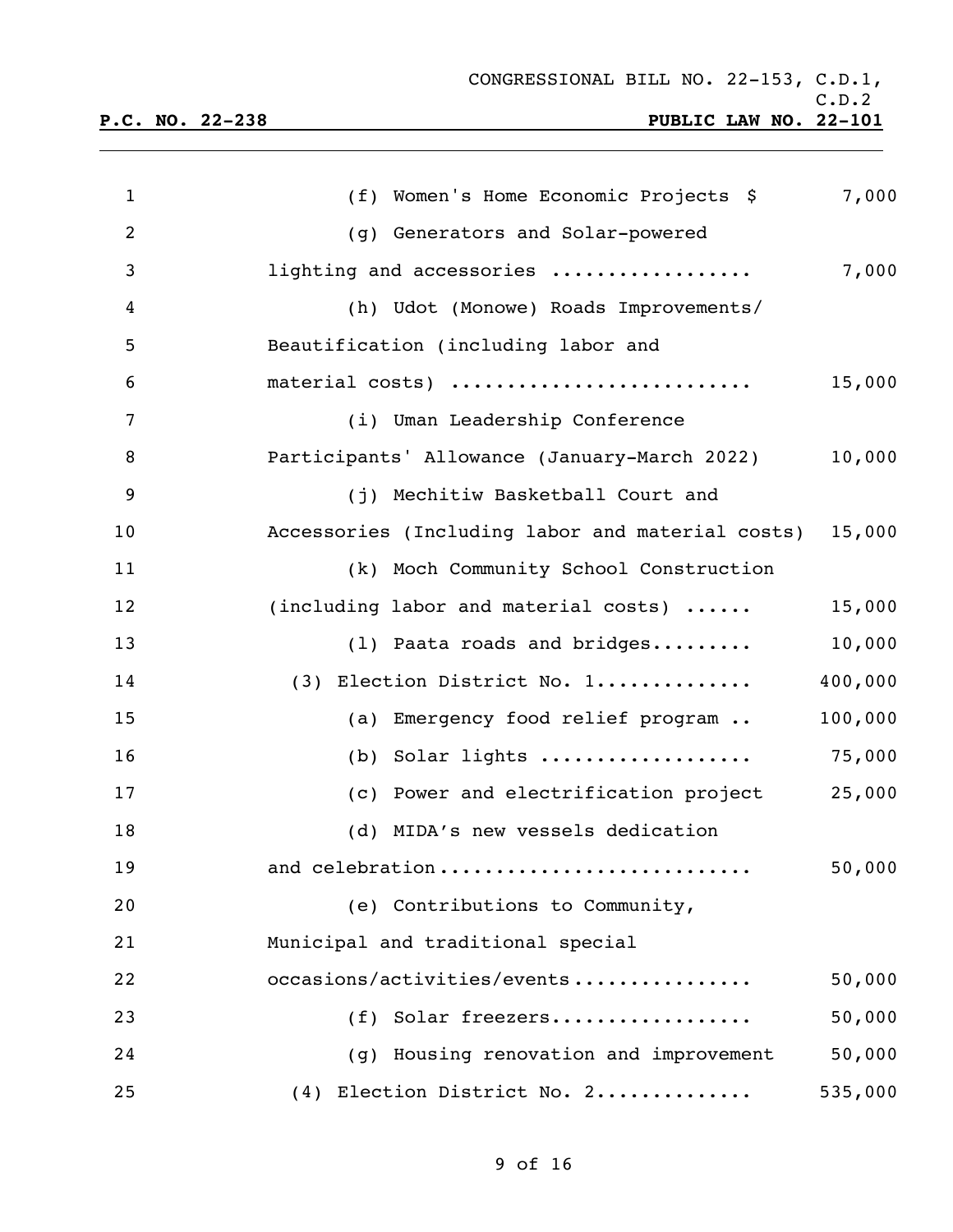| $\mathbf{1}$   | (a) Administrative support costs \$        | 25,000  |
|----------------|--------------------------------------------|---------|
| $\overline{2}$ | (b) Humanitarian assistance                | 75,000  |
| 3              | (c) Repatriation of human remains          | 20,000  |
| 4              | Housing renovations<br>(d)                 | 100,000 |
| 5              | Fishing project<br>(e)                     | 30,000  |
| 6              | (f) Students financial assistance          | 20,000  |
| 7              | Sewing project<br>(g)                      | 20,000  |
| 8              | (h) Land transportation                    | 60,000  |
| 9              | (i) Road improvement/maintenance           |         |
| 10             | (contractual service)                      | 100,000 |
| 11             | (j) Municipal Governments subsidy          | 30,000  |
| 12             | $(k)$ Travel needs                         | 10,000  |
| 13             | (1) Mayor and Deputy Mayor of Weno         |         |
| 14             | Municipal Government representation fund   | 10,000  |
| 15             | (m) Fonoton Island electrification         | 35,000  |
| 16             | (5) Election District No. 3                | 600,000 |
| 17             | (a) Southern Namoneas Development          |         |
| 18             | Authority operation/prior and              |         |
| 19             | current obligations                        | 85,000  |
| 20             | (b) Humanitarian assistance                | 50,000  |
| 21             | (c) Food Security/Climate Change           |         |
| 22             | Impact Study and Assessment                | 20,000  |
| 23             | (d) Feasibility study on Fefan and         |         |
| 24             | Uman Islands for expansion of electricity/ |         |
| 25             | solar renewable energy usage               | 80,000  |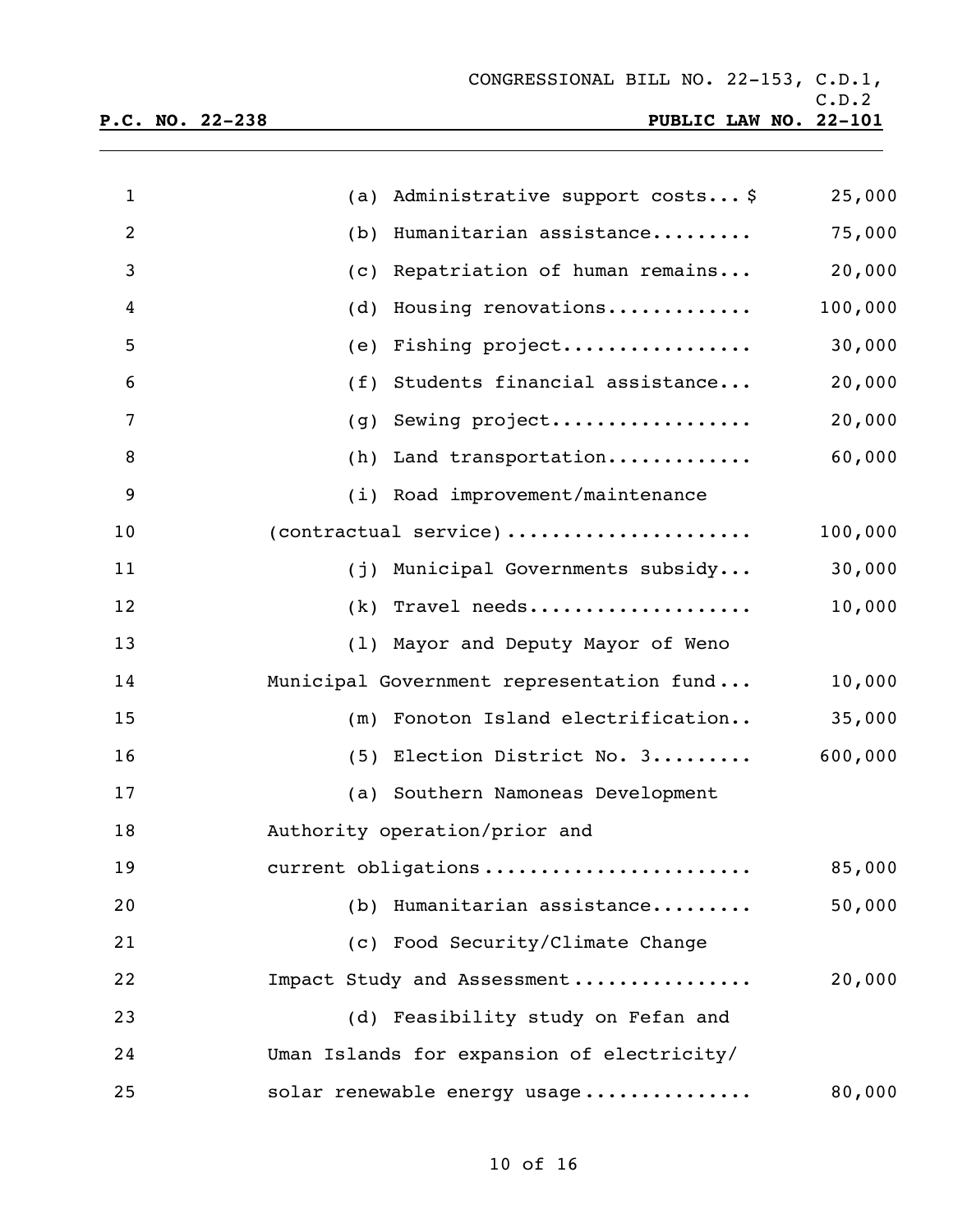| $\mathbf{1}$   | (e) Construction of a Municipal office  |         |
|----------------|-----------------------------------------|---------|
| $\overline{2}$ | building on Fefan Island\$              | 50,000  |
| 3              | (f) Construction of a Municipal office  |         |
| 4              | building on Uman Island                 | 50,000  |
| 5              | (g) Roads and shoreline                 |         |
| 6              | improvement projects                    | 40,000  |
| 7              | (h) Municipal Governments subsidies.    | 40,000  |
| $\, 8$         | (i) Community Halls/ Housing            |         |
| 9              | Improvement (current and obligations)   | 58,000  |
| 10             | (j) Students' financial assistance      | 30,000  |
| 11             | (k) Medical referrals                   | 15,000  |
| 12             | (1) Fishing project                     | 30,000  |
| 13             | $(m)$ Land transportation               | 17,000  |
| 14             | (n) Contributions to community          |         |
| 15             | activities/events/programs              | 20,000  |
| 16             | (o) Sewing project                      | 10,000  |
| 17             | (p) Medications for un-insured patients | 5,000   |
| 18             | (6) Election District No. 4             | 400,000 |
| 19             | (a) Fishing project                     | 50,000  |
| 20             | Land transportation<br>(b)              | 40,000  |
| 21             | Housing renovation<br>(C)               | 50,000  |
| 22             | FDA administrative support costs<br>(d) | 30,000  |
| 23             | Repatriation of human remains<br>(e)    | 25,000  |
| 24             | Travel needs<br>(f)                     | 25,000  |
| 25             | Food relief program<br>(g)              | 50,000  |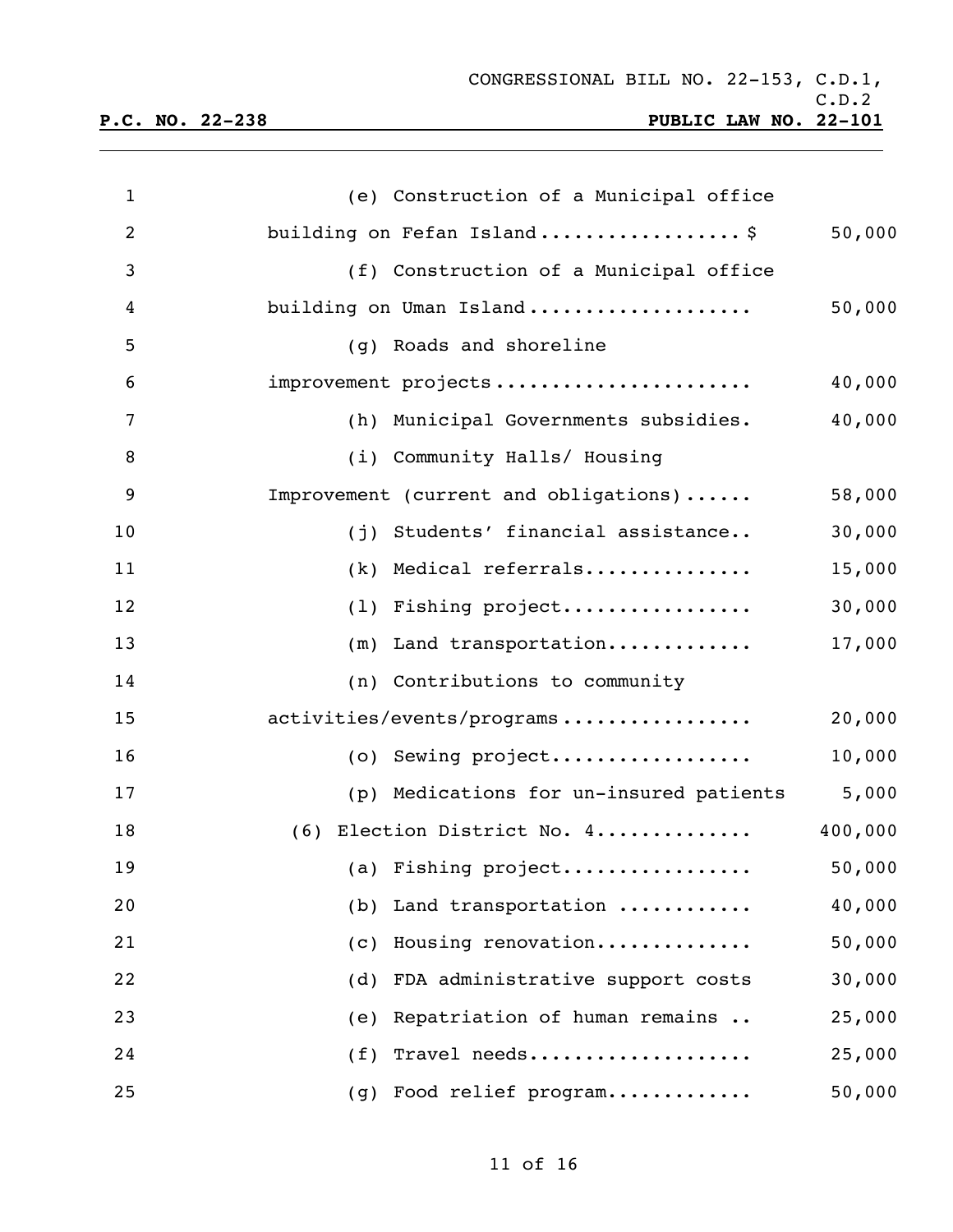| $\mathbf{1}$   | (h) Water project\$<br>30,000                           |
|----------------|---------------------------------------------------------|
| $\overline{2}$ | (i) Municipal contribution<br>100,000                   |
| 3              | (7) Election District No. 5<br>400,000                  |
| 4              | (a) Contributions to community,                         |
| 5              | municipal activities, events, programs<br>20,000        |
| 6              | (b) Low Income/Community housing                        |
| 7              | renovation/rehabilitation<br>30,000                     |
| 8              | (c) Students' financial assistance<br>20,000            |
| 9              | (d) Northwest refrigeration units                       |
| 10             | and installment<br>15,000                               |
| 11             | 20,000<br>(e) Food relief program                       |
| 12             | 35,000<br>$(f)$ Land transportation                     |
| 13             | (g) CPUC subsidy for Northwest                          |
| 14             | residential wiring<br>30,000                            |
| 15             | 10,000<br>(h) Administrative support costs              |
| 16             | (i) PMA outstanding freight for                         |
| 17             | Northwest school supplies<br>10,000                     |
| 18             | (j) Fishing project<br>30,000                           |
| 19             | $(k)$ POL/Freight/Charters<br>100,000                   |
| 20             | (1) Satellite disc and installment<br>40,000            |
| 21             | 40,000"<br>(m) Solar power system                       |
| 22             | Section 4. Section 6 of Public Law No. 22-86 is         |
|                | 23 hereby amended to read as follows:                   |
| 24             | "Section 6. Allotment and management of funds and lapse |
| 25             | date. All funds appropriated by this act shall be       |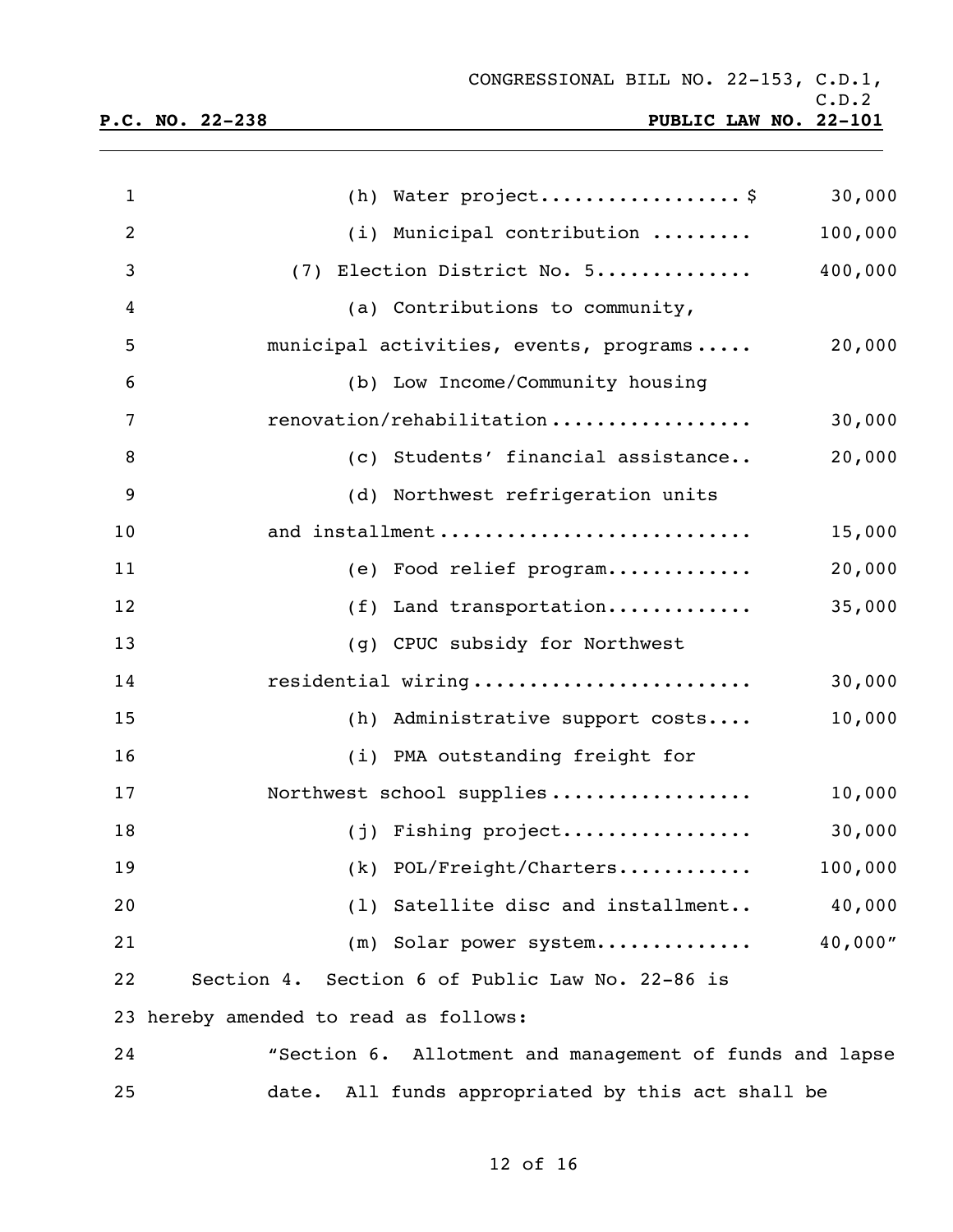| $\mathbf{1}$ | allotted, managed, administered and accounted for in                    |
|--------------|-------------------------------------------------------------------------|
| 2            | accordance with applicable laws, including, but not                     |
| 3            | limited to, the Financial Management Act of 1979. The                   |
| 4            | allottee shall be responsible for ensuring that these                   |
| 5            | funds, or so much thereof as may be necessary, are used                 |
| 6            | solely for the purpose specified in this act, and that                  |
| 7            | no obligations are incurred in excess of the sum                        |
| 8            | appropriated. The allottee of the funds appropriated                    |
| 9            | under section 2 of this act shall be the Governor of Yap                |
| 10           | State or his designee. The allottee of funds                            |
| 11           | appropriated under subsection 3(1) of this act shall be                 |
| 12           | the Governor of the State of Kosrae or his designee; the                |
| 13           | allottee of funds appropriated under subsection 3(2) of                 |
| 14           | this act shall be the Mayor of Lelu Town Government or                  |
| 15           | his designee. The allottee of funds appropriated under                  |
| 16           | section 4 of this act shall be the President of the                     |
| 17           | Federated States of Micronesia or his designee; PROVIDED                |
| 18           | THAT, the allottee of funds appropriated under                          |
| 19           | subsection $4(1)(c)$ of this act shall be the FSM                       |
| 20           | Telecommunication Corporation; the allottee of funds                    |
| 21           | appropriated under subsection $4(1)(g)$ of this act shall               |
| 22           | be the Pohnpei Utility Corporation (PUC); the allottee                  |
| 23           | of funds appropriated under subsections 4(1)(a),                        |
| 24           | $4(2)(a)$ , $4(2)(b)$ , $4(2)(c)$ , $4(2)(e)$ , $4(2)(f)$ , $4(2)(h)$ , |
| 25           | $4(2)(i)$ , $4(2)(j)$ and $4(2)(1)$ of this act shall be the            |

of 16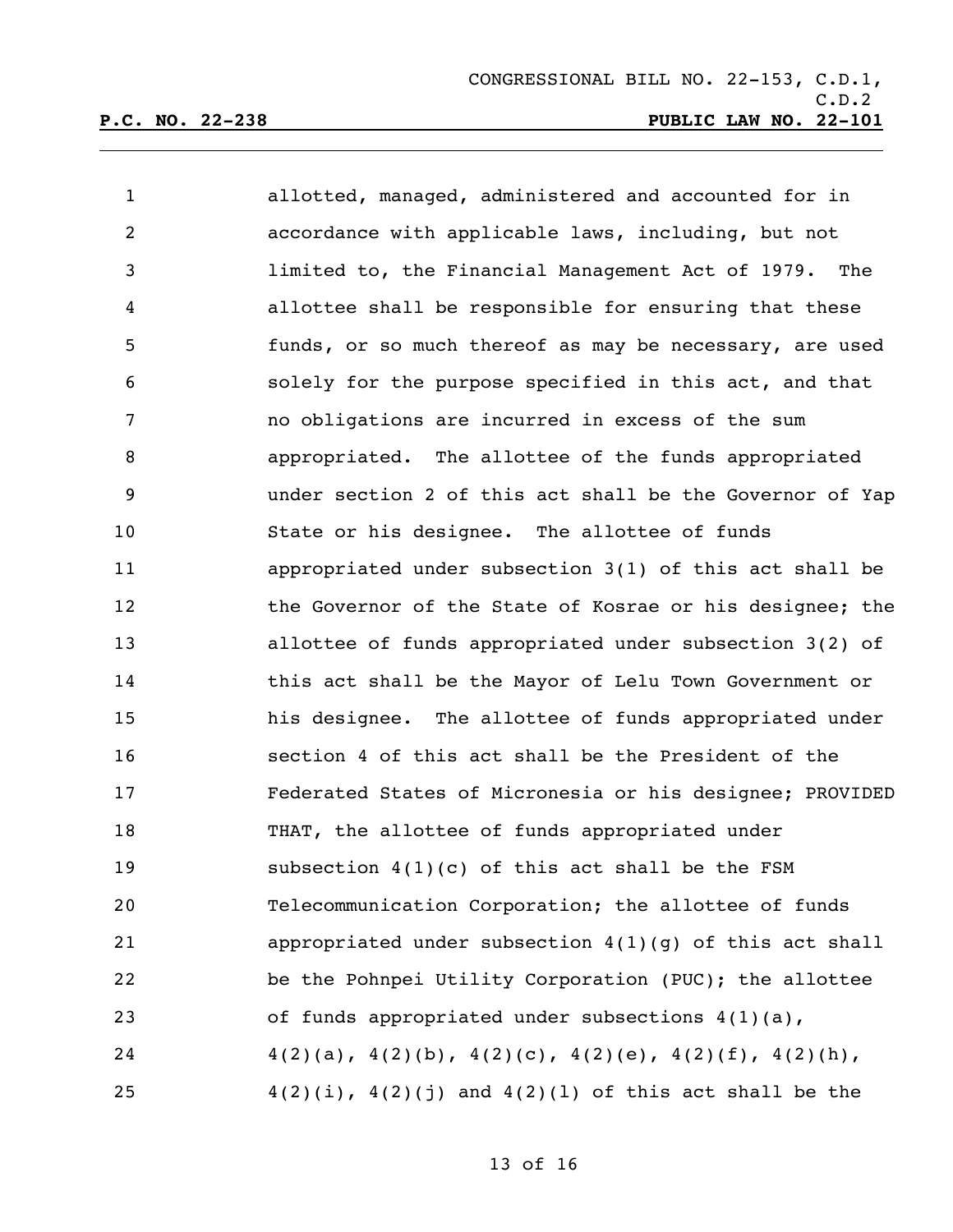| $\mathbf{1}$   | Pohnpei Transportation Authority (PTA); the allottee of                 |
|----------------|-------------------------------------------------------------------------|
| $\overline{c}$ | funds appropriated under subsections $4(1)(j)$ , $4(2)(d)$              |
| 3              | and $4(3)(1)$ of this act shall be the Secretary of the                 |
| 4              | Department of Resources and Development or her designee;                |
| 5              | the allottee of the funds appropriated under subsections                |
| 6              | $4(1)(b)$ , $4(1)(d)$ , $4(1)(e)$ , $4(1)(f)$ , $4(1)(h)$ , $4(1)(k)$ , |
| 7              | $4(1)(1)$ , $4(1)(m)$ , $4(1)(n)$ , $4(2)(g)$ , $4(3)(a)$ , $4(3)(b)$ , |
| 8              | $4(3)(c)$ , $4(3)(d)$ , $4(3)(e)$ , $4(3)(f)$ , $4(3)(g)$ , $4(3)(h)$ , |
| 9              | $4(3)(j)$ and $4(3)(k)$ of this act shall be the Secretary              |
| 10             | of the Department of Transportation, Communications and                 |
| 11             | Infrastructure or his designee; the allottee of funds                   |
| 12             | appropriated under subsection $4(2)(k)$ of this act shall               |
| 13             | be the President of the COM-FSM or his designee; the                    |
| 14             | allottee of funds appropriated under subsections $4(1)(i)$              |
| 15             | $4(3)(o)$ and $4(3)(i)$ of this act shall be the Secretary              |
| 16             | of the Department of Health and Social Affairs or her                   |
| 17             | designee; the allottee of funds appropriated under                      |
| 18             | subsection $4(3)(m)$ of this act shall be the Vice                      |
| 19             | President of the Federated States of Micronesia or his                  |
| 20             | designee; the allottee of funds appropriated under                      |
| 21             | subsection $4(3)(n)$ of this act shall be the Meninkeder                |
| 22             | Lapalap of Madolenihmw. The allottee of the funds                       |
| 23             | appropriated under subsections $5(1)$ , $5(2)$ and $5(7)$ of            |
| 24             | this act shall be the Governor of Chuuk State or his                    |
| 25             | designee; the allottee of the funds appropriated under                  |

## of 16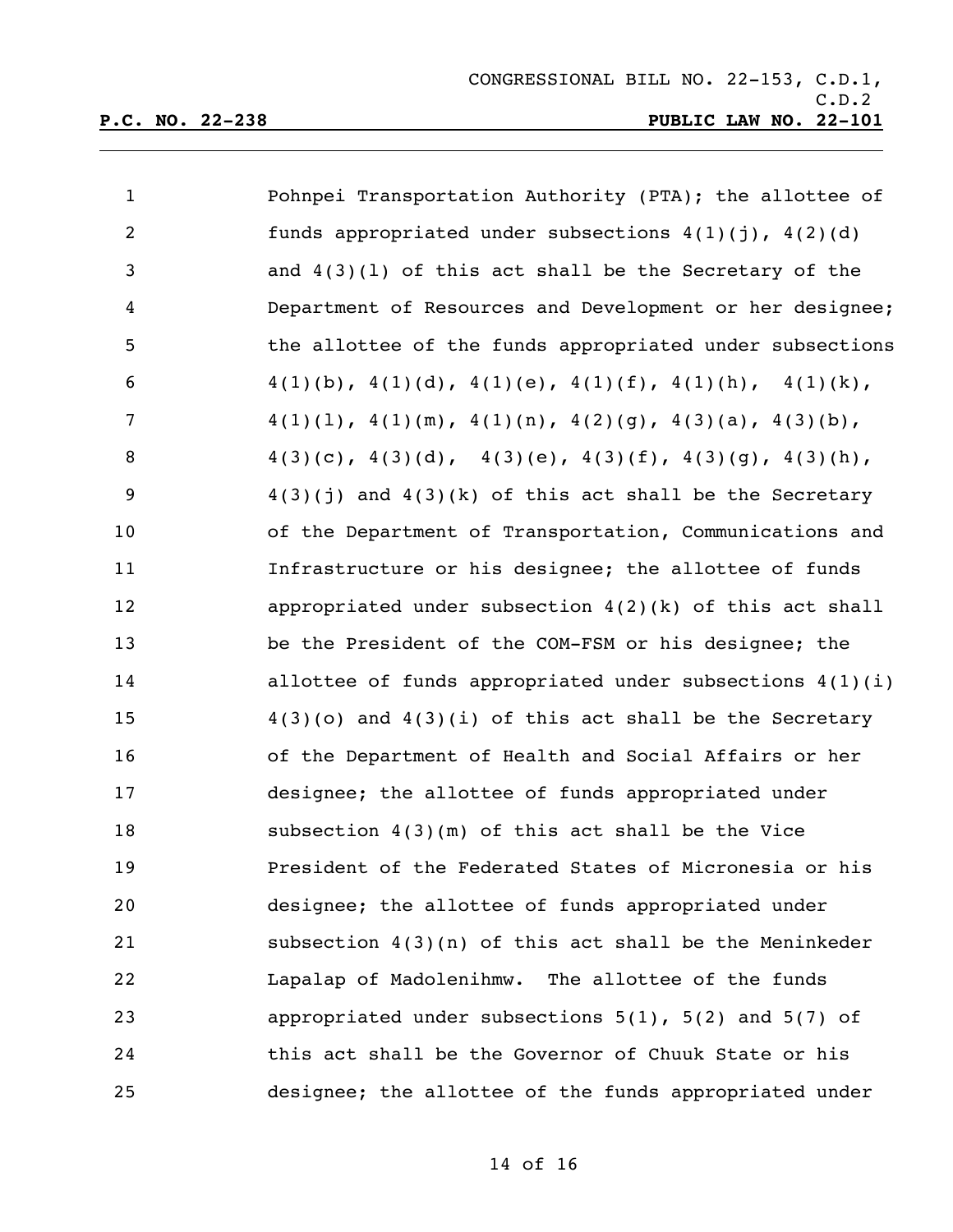| $\mathbf{1}$   | subsection 5(3) of this act shall be the Mortlocks       |
|----------------|----------------------------------------------------------|
| $\overline{2}$ | Island Development Authority (MIDA); the allottee of     |
| $\mathsf{3}$   | funds appropriated under subsection 5(4) of this act     |
| 4              | shall be the Mayor of Weno Municipal Government or his   |
| 5              | designee; the allottee of the funds appropriated under   |
| 6              | subsection 5(5) of this act shall be the Southern        |
| 7              | Namoneas Development Authority; the allottee of the      |
| 8              | funds appropriated under subsection 5(6) of this act     |
| 9              | shall be the Faichuk Development Authority. The          |
| 10             | authority of the allottee to obligate funds appropriated |
| 11             | by this act shall lapse on September 30, 2024."          |
| 12             |                                                          |
| 13             |                                                          |
| 14             |                                                          |
| 15             |                                                          |
| 16             |                                                          |
| 17             |                                                          |
| 18             |                                                          |
| 19             |                                                          |
| 20             |                                                          |
| 21             |                                                          |
| 22             |                                                          |
| 23             |                                                          |
| 24             |                                                          |
| 25             |                                                          |